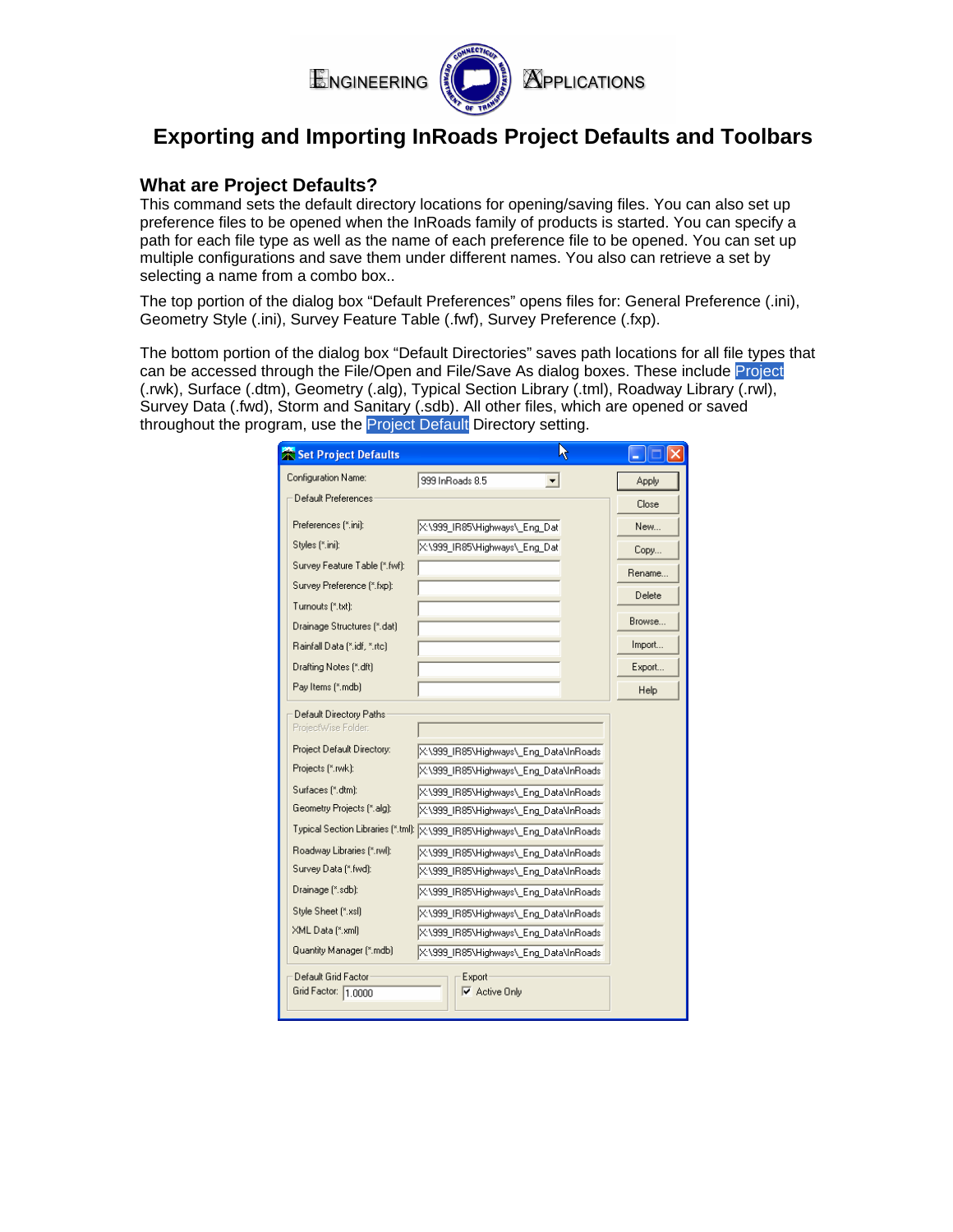# **Exporting and Importing Project Defaults**

InRoads stores project defaults in a user folder on the hard drive of the computer (the registry). **Exporting** will store a copy of a Project Default in a place that will be accessible (preferably the project container) to other users working on the project. When a new engineer starts work on an existing project they will need import this file. **Importing** will automatically copy the Project Default from its accessible location (preferably the project container) to the user folder on the hard drive of the computer (the registry).

### **Exporting**

- 1. Open MicroStation and InRoads.
- 2. On the InRoads menu bar click **FILE > PROJECT DEFAULTS**
- 3. The Set Project Defaults dialog box will appear. Select on the configuration file you wish to Export.
- 4. Click on **Active Only** button at the bottom of the dialog box.
- 5. Select **Export**.
- 6. In the **Save As box**, browse to the location of your InRoads data.
- 7. In the **File name box** give your file a name.
- 8. Click **Save** to save all configuration information to the *.reg* file.

| Save As                                                                                  |        | 2 X |
|------------------------------------------------------------------------------------------|--------|-----|
| $\overline{\mathbb{E}}$ + b $\mathbb{E}$ $\mathbb{E}$ $\mathbb{E}$<br>Save in: Sin Roads |        |     |
| ٩Ř                                                                                       |        |     |
|                                                                                          |        |     |
|                                                                                          |        |     |
|                                                                                          |        |     |
|                                                                                          |        |     |
|                                                                                          |        |     |
|                                                                                          |        |     |
|                                                                                          |        |     |
|                                                                                          |        |     |
| File name:                                                                               | Save   |     |
|                                                                                          |        |     |
| Save as type: Registration Files (*.reg)<br>$\vert \cdot \vert$                          | Cancel |     |
|                                                                                          | Help   | h.  |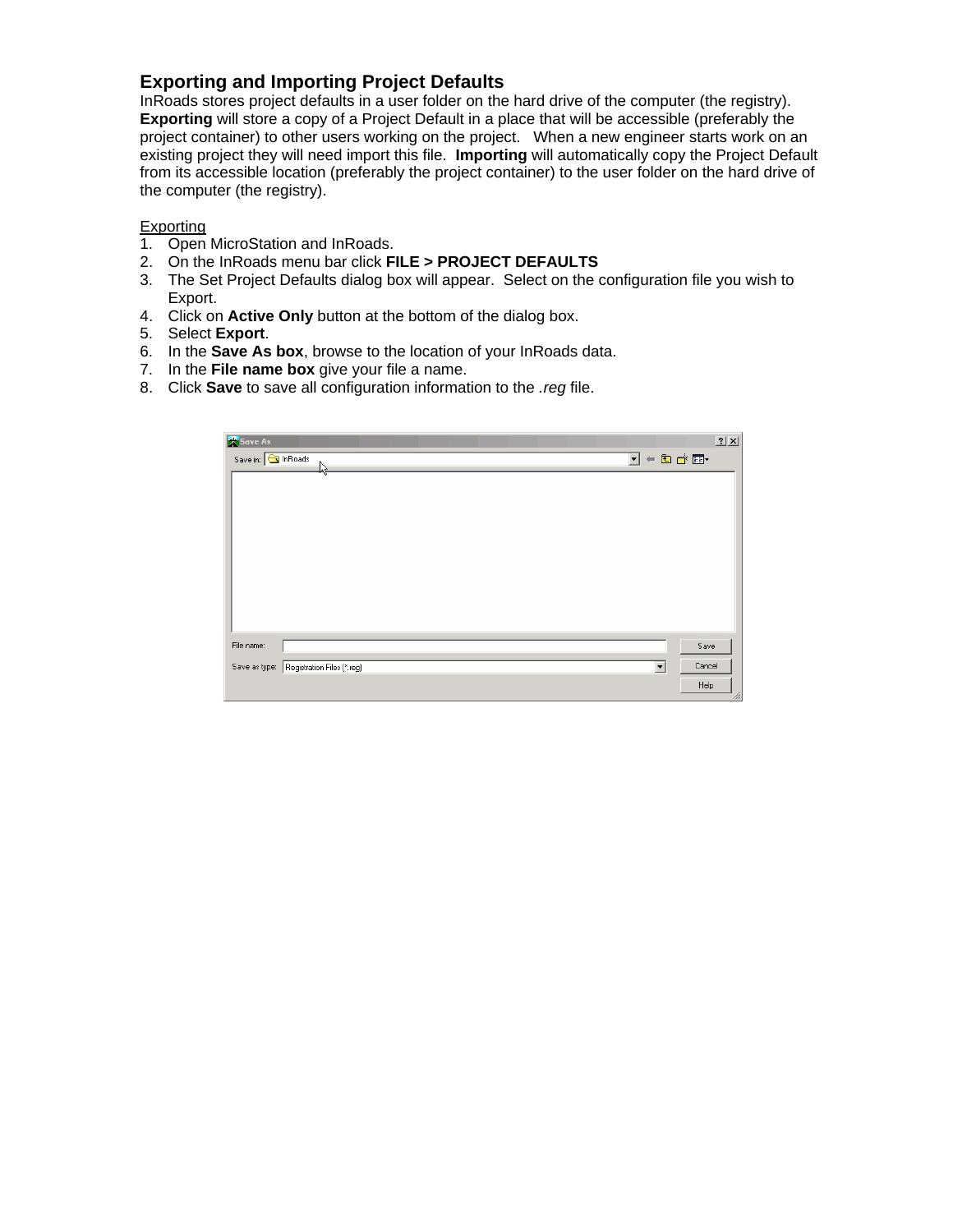#### Importing:

- 1. Open MicroStation and InRoads
- 2. On the InRoads menu bar click **FILE > PROJECT DEFAULTS**
- 3. The Set Project Defaults dialog box will appear. Click on **Import**.
- 4. Browse to your project and select the desired \*.reg file.
- 5. Click the **Open** to save the current configuration to the registry.

| 2 X |
|-----|
|     |
|     |
|     |
|     |
|     |
|     |
|     |
|     |
|     |
|     |
|     |
| 11. |
|     |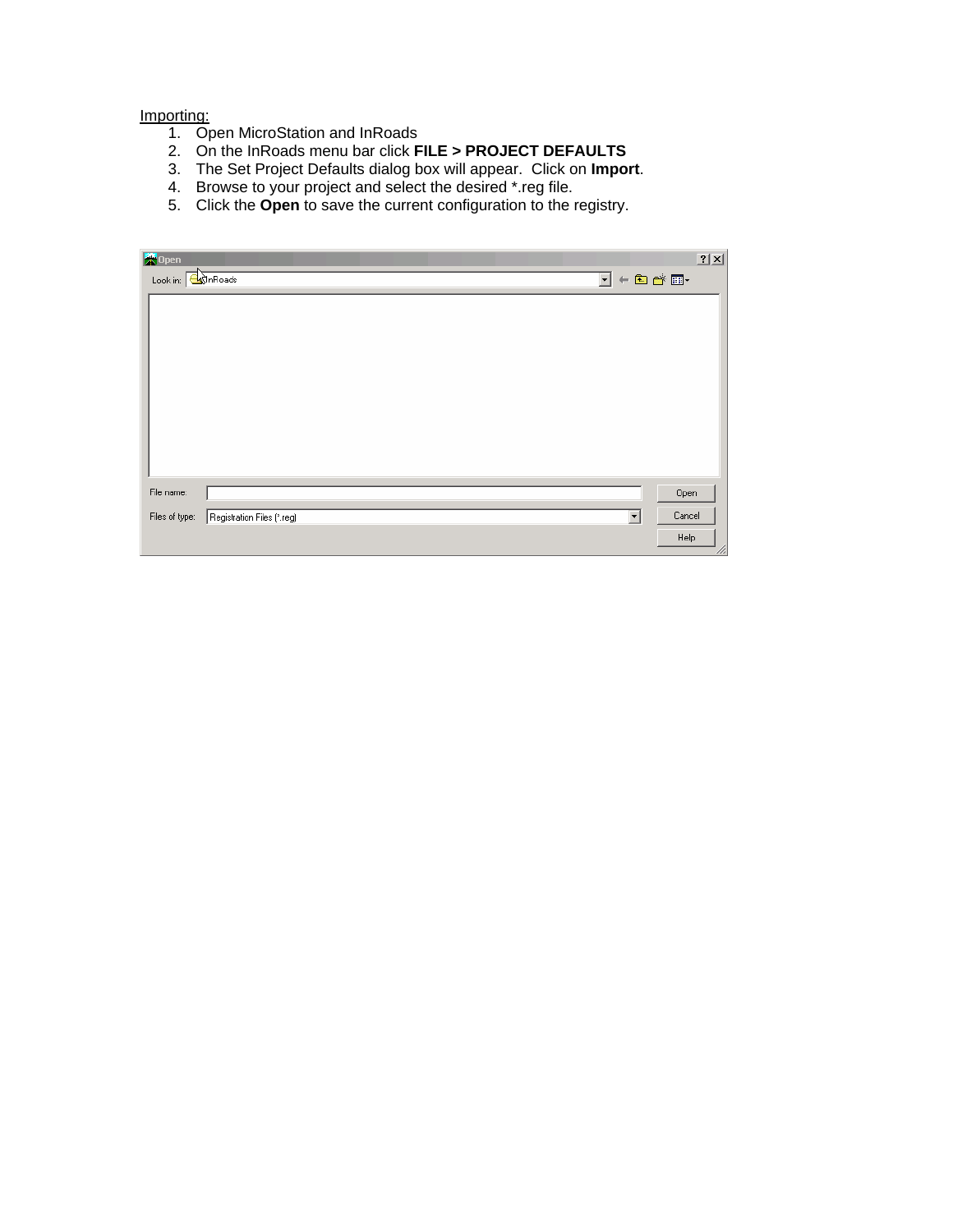# **What are Toolbars?**

All tools and commands can be found on the InRoads main menu pull down menu. Toolbars are a set of commands consolidated in a pictorial menu (as shown below). CTDOT Standardized toolbars have been created for commomly used workflows.

These workflows can be imported for use.



## **Export and Import Customized InRoads Toolbars**

Import

- Open MicroStation and InRoads
- On the InRoads menu bar click **FILE > TOOLS > CUSTOMIZE**
- Click on **IMPORT Tab**
- Browse to the workspace **CTDOT\_Standards\InRoads\_RSC\Toolbars** and select the desired customized toolbar.
- Click Import

| <b>Execution</b> ize                                      | $  $ $\Box$   $\times$ $ $ |
|-----------------------------------------------------------|----------------------------|
| Toolbars   Commands   Keyboard   Macros   Export   Import |                            |
| File Name:                                                | Import<br>Browse           |
|                                                           | Help                       |
| Close                                                     |                            |